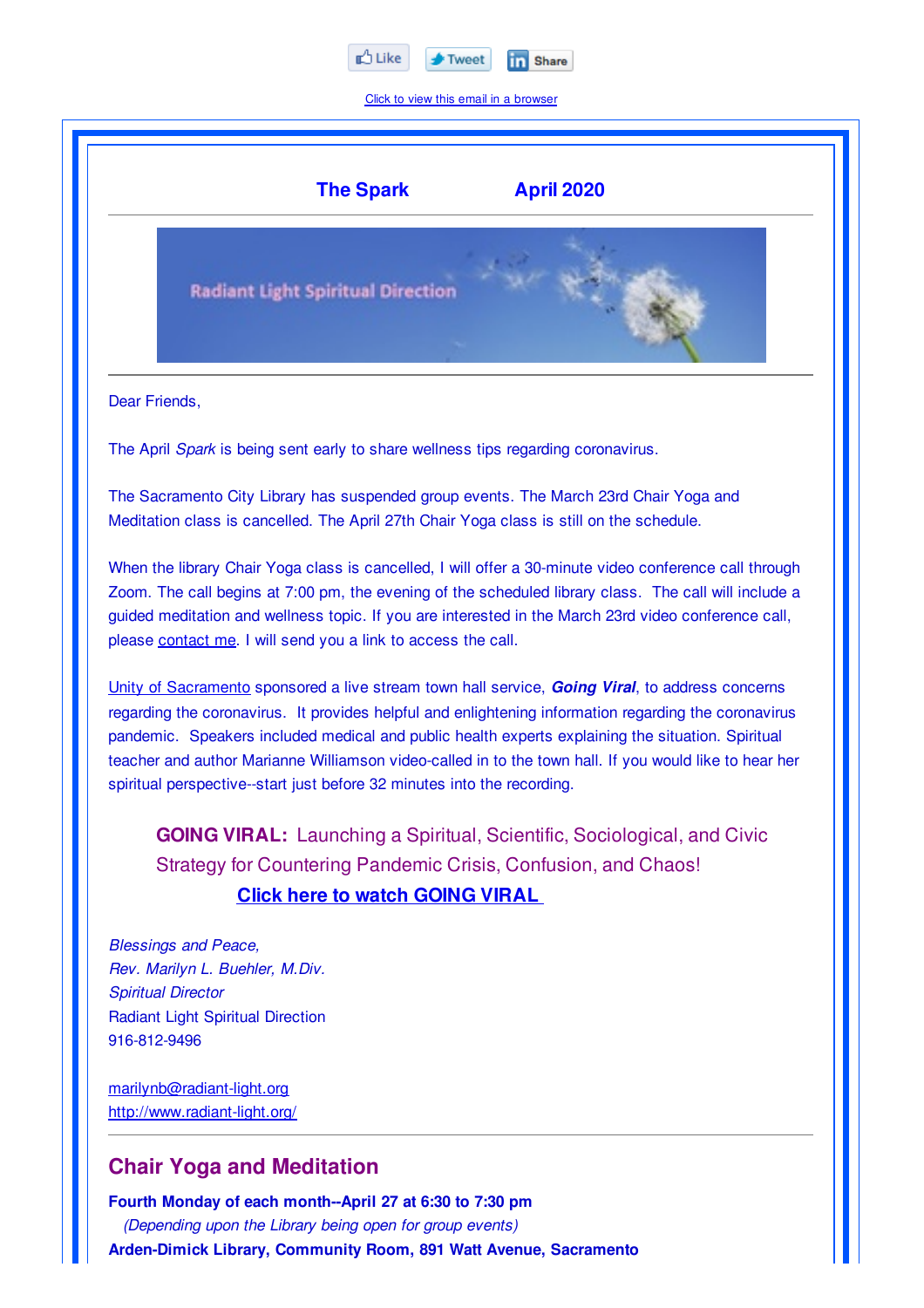# **Spiritual Support**

We are experiencing unexpected changes in our world. I am available for spiritual support by phone, Zoom, or Skype. If you feel the need to speak to someone with a spiritual perspective, or for prayer, contact me. No fee.

The coronavirus pandemic may trigger a spiritual crisis or "spiritual emergency". Drastic life changes can cause a spiritual emergency. When your reality changes too rapidly, you may feel confusion, ungrounded, disconnected, frightened.

\* \* \*

As in all great critical periods of human history, humanity is now going through the agonizing travail of spiritual rebirth. Great forces of destruction are afoot and seem to be dominant at the moment, but constructive and creative forces which will redeem humanity are also being released through several channels. Although the working of these forces of light is chiefly silent, they are eventually bound to bring about those transformations which will make the further spiritual advance of humanity safe and steady. It is all a part of the divine plan, which is to give to the hungry and weary world a fresh dispensation of the eternal and only Truth.

*Discourses* by Meher Baba

### **Ponder This**

I am sure you have been alerted to many preventive measures against coronavirus. I am adding a few wellness tips to encourage you.

- Sip warm water or liquids every 15 minutes. Drinking warm water is effective for all viruses.
- Think positive thoughts. Your thoughts are your prayer.
- $\bullet$  Pray.
- Meditate.
- **If self-isolating, take walks outside.**
- Keep your immune system strong. Eat healthy foods; avoid excess sugar.
- If you feel the need to wear a mask and do not have one, tie a scarf over your nose and mouth.
- Gargle as a prevention. A simple solution of salt in warm water will suffice.
- Make your own hand sanitizer. Add a few drops of antiviral essential oil such as orange, lemon, tea tree oil. Do a Google search for hand sanitizer recipe ideas.
- Sip warm water; stay hydrated.
- Help someone else.

### **Reconciliation of Opposites**

*Clearing the Shadow and Transcending Duality* **Monday, April 27th at 9:30 to 12:30 -** *By Zoom Video Conferencing* **Offered through the Bread of Life Center** \$30 to \$70 Sliding scale. Please register, call the Bread of Life at 916-648-1803 or register on-line.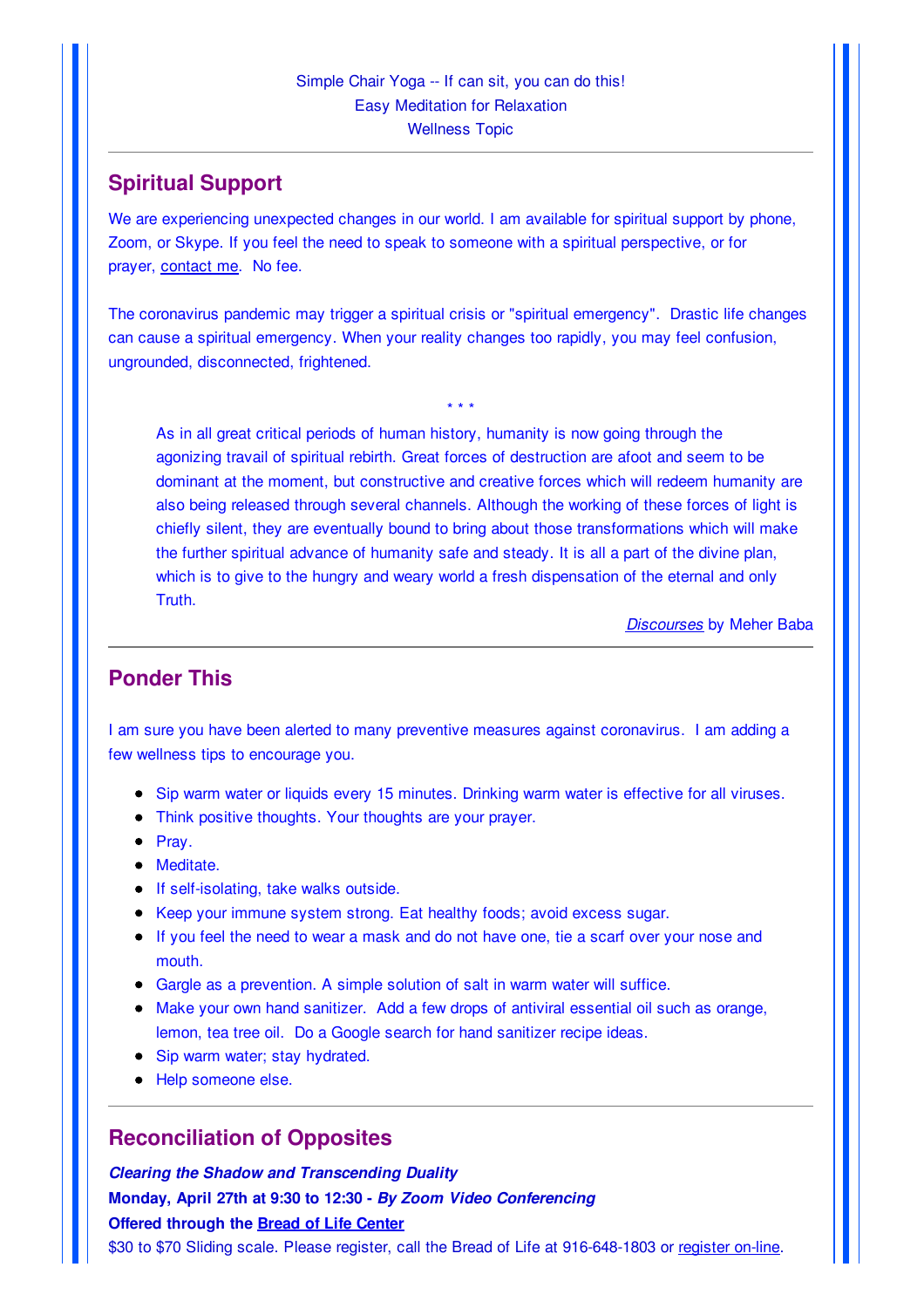Do you sometimes feel stuck, or find yourself in the same situation over and over again? This workshop presents practical and liberating techniques to uncover and release the unconscious emotions and beliefs that may draw these situations to you.

As these states of mind come to light and are released, you will naturally find peace and balance. Learn to gently free yourself, and find balance through simple, powerful, and fast exercises for creating balance and harmony.

In a world torn apart by polarization, the course offers hope for a way of unity amidst diversity.

This class is based on The Marriage of Spirit: Enlightened Living in Today's World by Leslie Temple-Thurston.

# **Earth Wellness**

Al Gore's 2019 Atlanta Climate Reality training included an interfaith service with diverse faith leaders speaking on Climate Change from their faith perspective. Watch the video of this service:

#### **Faith Leaders speak at the Ebenezer Baptist Church: Moral Call to Action on the Climate Crisis**

# **Spiritual Direction at the Bread of Life Center**

Spiritual direction is an opportunity to explore your relationship with the Sacred, with the Divine, with God. It can help to reveal the work of the Spirit in your life. I offer Spiritual Direction by Skype or Zoom, and at the Bread of Life Center on Fulton near Hurley.

There is no fee for your first spiritual direction session, as this provides an opportunity for you to inquire and learn more how spiritual direction may be of value for you. Contact me if you are interested in learning more.



If you no longer wish to receive these emails, please reply to this message with "Unsubscribe" in the subject line or simply click on the following link: Unsubscribe

**Click here to forward this email to a friend**